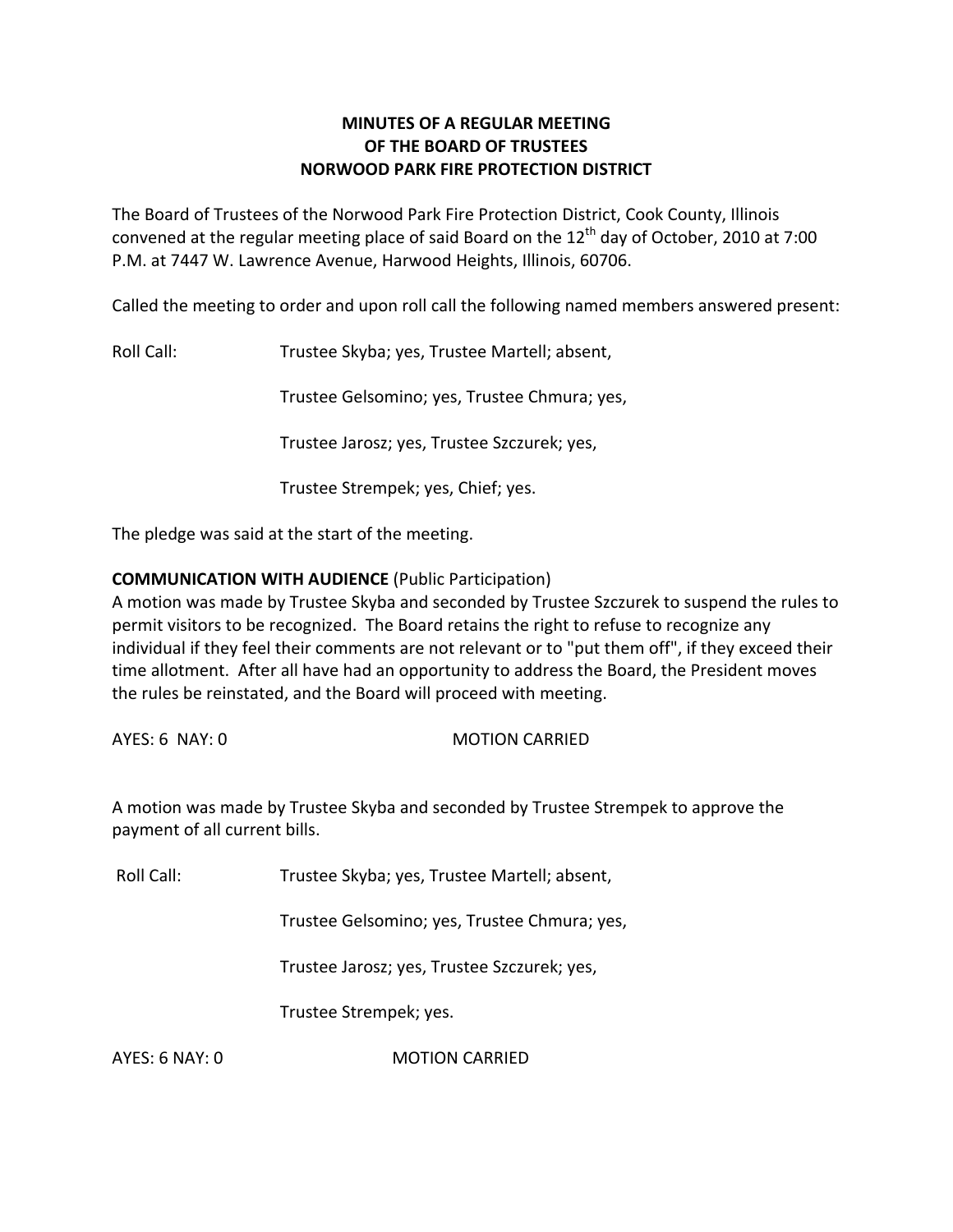A motion was made by Trustee Gelsomino and seconded by Trustee Skyba to approve the minutes of the Regular meeting held on September  $14<sup>th</sup>$ , 2010.

Roll Call: Trustee Skyba; yes, Trustee Martell; absent,

Trustee Gelsomino; yes, Trustee Chmura; yes,

Trustee Jarosz; yes, Trustee Szczurek; yes,

Trustee Strempek; yes.

AYES: 6 NAY: 0 MOTION CARRIED

#### **TREASURER'S REPORT**

Schedule of Assets (Arising from Cash Transactions) September 30, 2010

#### Assets

| Checking and money market accounts (interest rate):      |                    |  |
|----------------------------------------------------------|--------------------|--|
| Plaza Bank checking (0.046%)                             | \$<br>510          |  |
| Plaza Bank money market (0.295%)                         | 12,844             |  |
| Plaza Bank checking- Public Education                    | 573                |  |
| Plaza Bank ambulance billing money market (0.295%)       | 41,746             |  |
| Plaza Bank-Medical 1003102                               | 2,750              |  |
| Suburban Bank & Trust                                    | 9,463              |  |
| Total checking and money market accounts                 | 67,886             |  |
| Certificates of deposit (interest rate and maturity):    |                    |  |
| Plaza Bank (1.40%, 03/02/11)                             | 604,206            |  |
| Parkway Bank and Trust (1.35% 05/10/11)                  | 517,749            |  |
| Plaza Bank (1.60% 01/17/11)                              | 120,544            |  |
| Plaza Bank (1.39% 03/18/11)                              | 410,172            |  |
| Plaza Bank (1.340% 06/23/11)                             | 1,063,645          |  |
| Belmont Bank (4.10% 05/21/11)                            | 486,801            |  |
| Parkway Bank and Trust (1.50% 07/07/11)                  | 349,636            |  |
| Total certificates of deposit                            | 3,552,753          |  |
| Total checking, money market and certificates of deposit | <u>\$3,620,639</u> |  |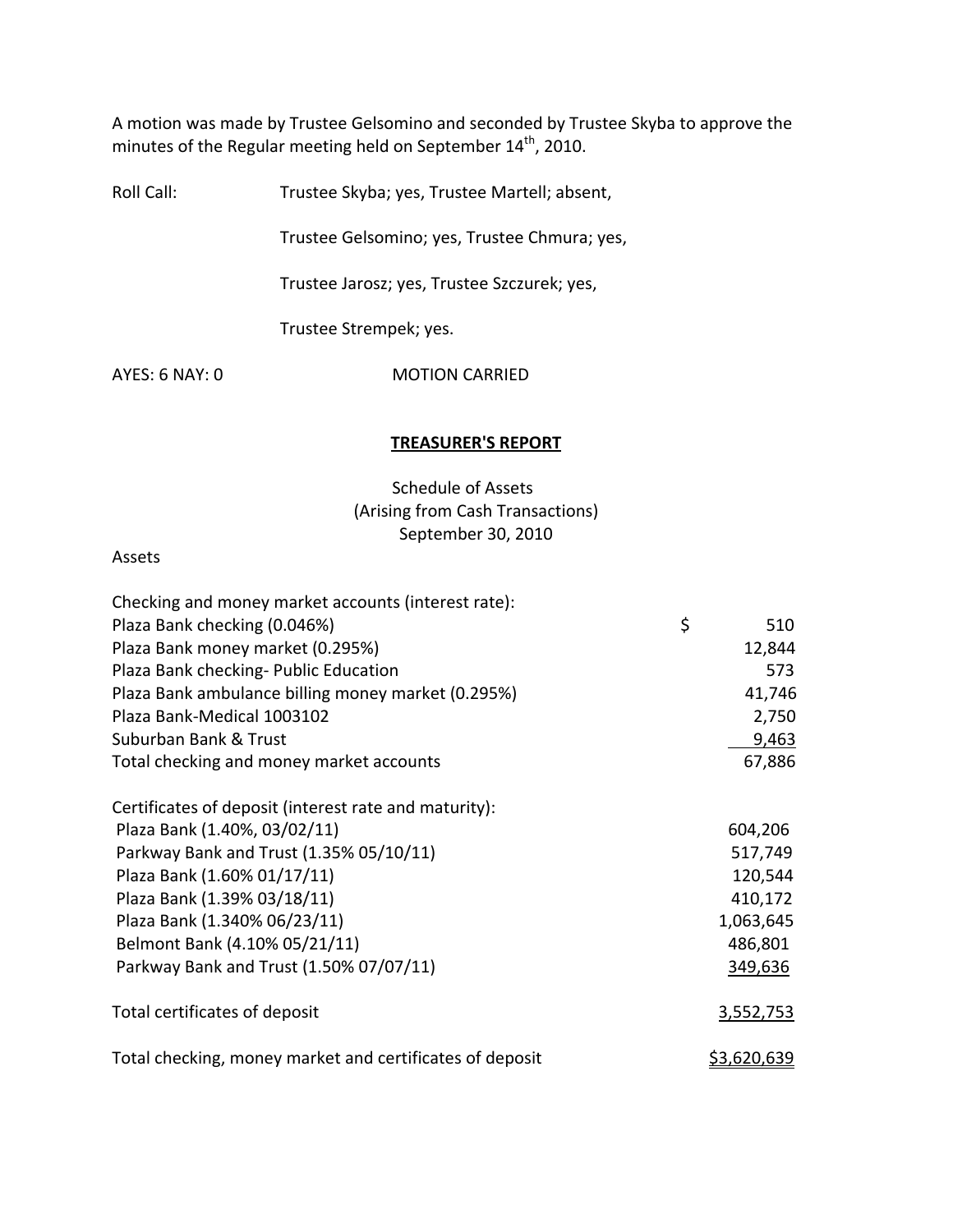Trustee Skyba asked about the higher rate on the Belmont CD, Chief explained that it is a multiple year CD and was purchased when rates were up. Chief explained that we had to break the million plus CD due to no tax money being received yet. Tax bills should be going out on November 22<sup>nd</sup>. Discussion.

Motion by Trustee Skyba, seconded by Trustee Szczurek to approve the Treasurer's report as presented from the Financial Statement for September 2010**.**

Roll Call: Trustee Skyba; yes, Trustee Martell; absent,

Trustee Gelsomino; yes, Trustee Chmura; yes,

Trustee Jarosz; yes, Trustee Szczurek; yes,

Trustee Strempek; yes.

AYES: 6 NAY: 0 MOTION CARRIED

Trustee Martell arrived at 7:10PM

## **Chiefs Report:**

All Trustees received a copy of the alarm report.

All Trustees received a copy of the inspection report along with the list of completed inspections for this month.

The Open House was a big success; Chief thanked everyone for coming and all that helped. It was a huge team effort. We went through 265 flu shots donated by Mary Field. 600 hot dogs and buns donated by Luke's on Harlem, 10 pizzas donated by Dominos, a tray of subs donated by Rex, 480 taffy apples donated by Plaza Bank, hundreds of bags of popcorn donated by Norridge Theatre and Al Air and 500 goodie bags from the Fire Department We took approximately 500 pictures and made magnetic buttons for the kids, thanks to the hard work of the Kovalcik and Kossifologos families. Everyone had a wonderful time. Discussion.

We received the final blueprints from Foster Coach on the new ambulance. After the committee went over the final specs we eliminated a few things. We now have a credit of \$4,000.00. We will have them issue us a check in the near future or we might have them wait on the check in case we want changes later. Foster Coach also gave is a price of \$8,000.00 for a trade in on the 1999 Navistar. When the time gets closer for the delivery of the new ambulance we will look into our options for selling the Navistar.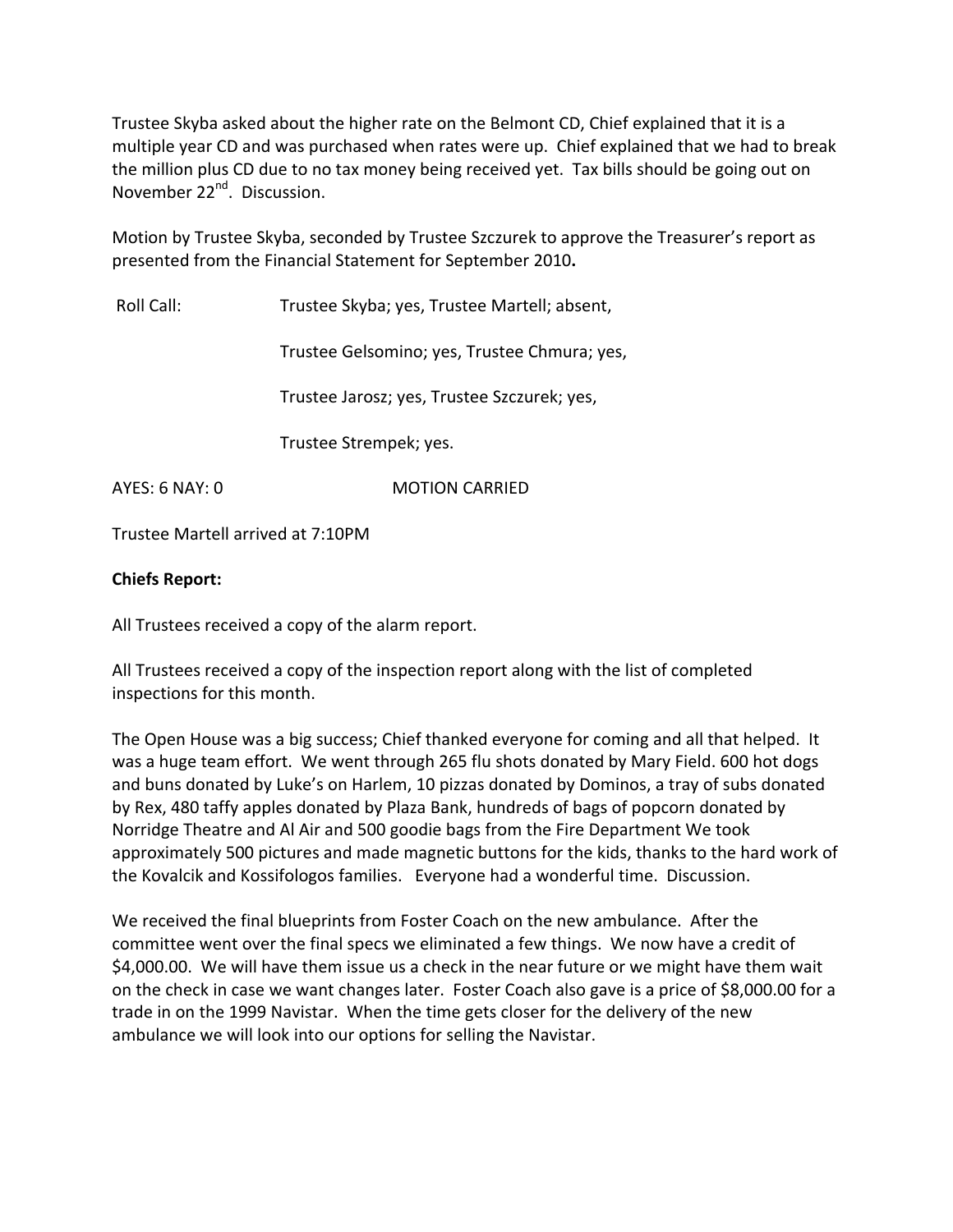We recently had an airbag fail during training. Chief had to make an emergency purchase to replace it, the cost was \$2,200.00.

The patio is completed on the fireman's living quarters, it came out great and the men are enjoying it. We will now be working on the remodel of the bathroom.

The audit was supposed to begin today, but will begin tomorrow morning and we will keep you updated on the progress. We hope to have the finished report in December.

A motion was made by Trustee Skyba and seconded by Trustee Szczurek to accept the Chiefs report as presented for September 2010.

AYES: 7 NAY: 0 **MOTION CARRIED** 

## **Presidents Report:**

Nothing to report.

#### **Committee Reports:**

Finance Committee‐Chairman Trustee Chmura stated Chief covered the audit.

Building and Equipment Committee‐ Chairman Trustee Gelsomino stated there is nothing to report at this time.

Technology and PR Media Committee‐ Chairman Trustee Strempek stated there is nothing to report at this time.

Policy Committee‐ Chairman Trustee Skyba stated there is nothing to report at this time. He is looking into ordering the shirts and should be receiving them soon. Discussion.

Pension Fund- Trustee Martell stated we have a meeting next week. Discussion on the transfer of investments and how it is being done. Trustee Martell will call MB Financial and see how it is going. He would expect the funds should be up 4% to 6%. Trustee Chmura stated that now that there is one money manager we should learn a lot more on where we stand at the next meeting which is on the 20<sup>th</sup>. Trustee Martell stated that Norridge is voting on the Pension advisory referendum. Harwood Heights voted not to have it on the ballot. Discussion.

## **Old Business:**

None.